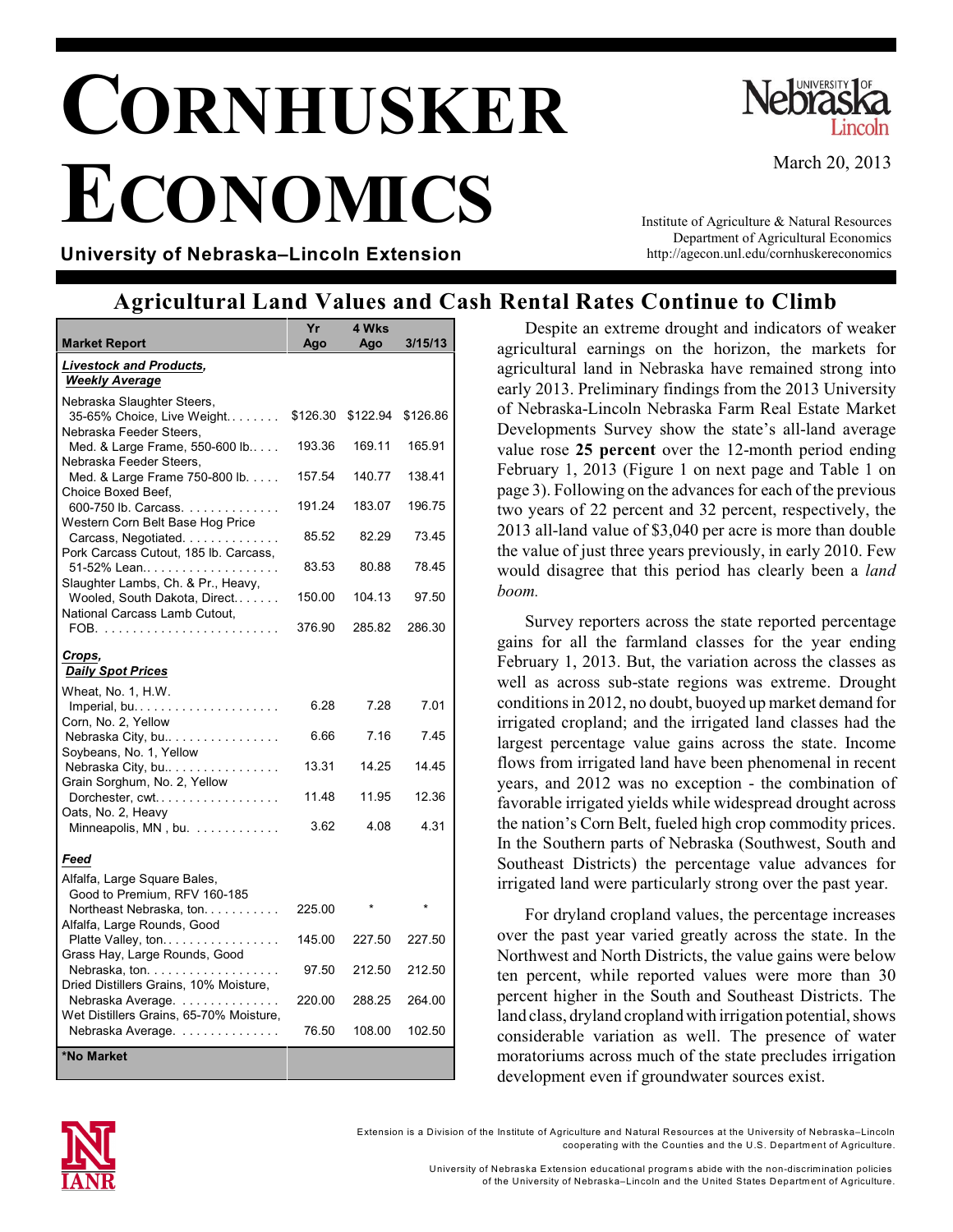Despite the heavy toll of drought that cut forage capacity as much as 50 percent or more during the 2012 grazing season, grazing land values still rose. Forage shortfalls for cattlemen may have actually caused a more spirited bidding for additional land, just to maintain their cow herd numbers. Unfortunately, even if the drought ends quickly, it may be several years before grazing capacity may be able to return to pre-drought levels.

Our 2013 survey reporters frequently commented that current land prices being paid seem overly-optimistic. In turn, when asked what they expected land value movements to be for the remainder of 2013, as well as out three to five years, the vast majority saw a market which had topped out with little, if any upward movement in the near future. In fact, a sizable number of reporters thought values could weaken somewhat in the next few years.

Survey reporters also indicated that 2013 cash rental rates for cropland were up from 2012 levels (Table 2 on page 4). Preliminary estimates for dryland cropland cash rents in Eastern Nebraska averaged about eight percent above a year ago; while rates in the rest of the state rose five percent or less. The increase was much below the annual rises of the past few years, no doubt reflecting the seriousness of soil moisture deficits going into the 2013 crop year.

Across the state, center pivot irrigated cropland cash rental rates for 2013 were reportedly 13 to 15 percent above a year earlier. Reported rates for the high-third quality center pivot cropland were over \$400 per acre across the eastern third of the state. The value of water in rain-deficit periods, particularly with the efficiency of the center pivot technology, is clearly being reflected in these rates.

Pasture land rates on a per-acre basis moved upward for 2013 in most regions of the state. Last year's forage production shortfalls, with depleted carry-over stocks into this year hassharpened the market for pasture, even though the potential grazing output will very likely be below normal for the year. On a cow-calf pair per month basis, the rates were up from a year earlier in all regions, with most districts showing gains in the three to six percent range.

A final point: comparing the recent percentage gains in value of agricultural land classes with the associated lower percentage gains in cash rental rates indicate a continuing pattern of lower rent-to-value ratios associated with all farmland classes. At some point, the implied economic returns to land as a percent of value can fall to a point where market participants say "*enough*" and no longer bid values higher. Here in Nebraska, we may be quickly approaching that point.

> Bruce Johnson, (402) 472-1794 Professor, Dept. of Agricultural Economics University of Nebraska-Lincoln [bjohnson2@unl.edu](mailto:bjohnson2@unl.edu)

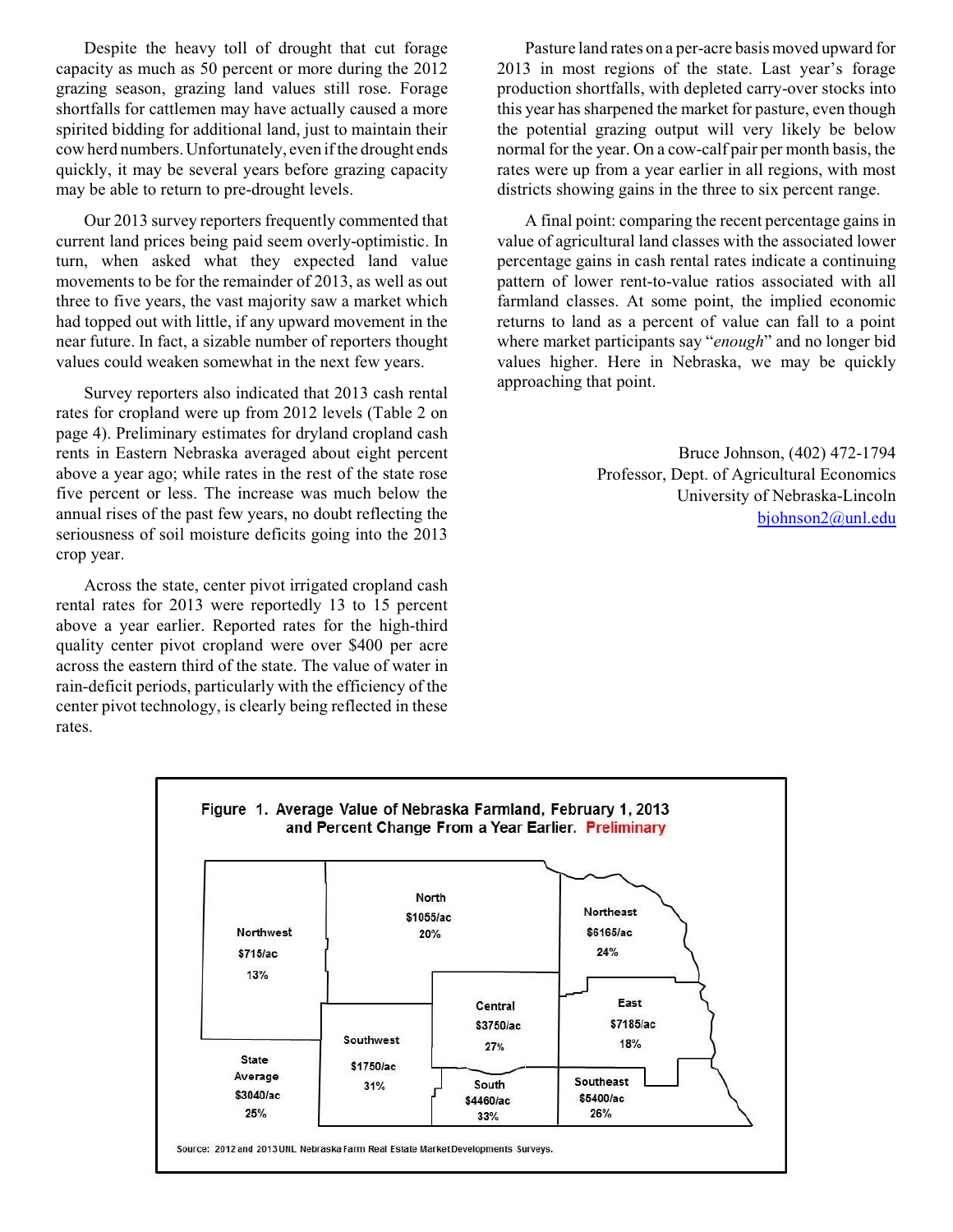## **Table 1. Average Reported Value of Nebraska Farmland for Different Land Types and Sub-State Regions, February 1, 2013** a  **Preliminary**

| <b>Type of Land</b><br>and Year                   | <b>Agricultural Statistics District</b> |              |                  |                |        |                  |              |                  |                           |
|---------------------------------------------------|-----------------------------------------|--------------|------------------|----------------|--------|------------------|--------------|------------------|---------------------------|
|                                                   | <b>Northwest</b>                        | <b>North</b> | <b>Northeast</b> | <b>Central</b> | East   | <b>Southwest</b> | <b>South</b> | <b>Southeast</b> | <b>State</b> <sup>c</sup> |
| <b>Dryland Cropland (No Irrigation Potential)</b> |                                         |              |                  |                |        |                  |              |                  |                           |
| \$/acre                                           | 700                                     | 1,155        | 5,995            | 2,625          | 6,730  | 1,530            | 3,240        | 4,925            | 3,010                     |
| % Change                                          | 6                                       | 8            | 26               | 21             | 25     | 22               | 38           | 30               | 25                        |
| <b>Dryland Cropland (Irrigation Potential)</b>    |                                         |              |                  |                |        |                  |              |                  |                           |
| \$/acre                                           | 730                                     | 1,920        | 7,050            | 3,945          | 7,400  | 1,655            | 4,175        | 6,590            | 5,270                     |
| % Change                                          | 7                                       | 8            | 22               | 17             | 16     | 30               | 35           | 31               | 21                        |
| <b>Grazing Land (Tillable)</b>                    |                                         |              |                  |                |        |                  |              |                  |                           |
| \$/acre                                           | 425                                     | 1,050        | 3,575            | 2,075          | 3,390  | 665              | 2,075        | 3,195            | 1,230                     |
| % Change                                          | 4                                       | 19           | 33               | 24             | 14     | 13               | 38           | 33               | 22                        |
| <b>Grazing Land (Nontillable)</b>                 |                                         |              |                  |                |        |                  |              |                  |                           |
| \$/acre                                           | 370                                     | 500          | 1,850            | 1,300          | 2,225  | 570              | 1,375        | 1,875            | 695                       |
| % Change                                          | 12                                      | 11           | 27               | 29             | 13     | 20               | 30           | 26               | 19                        |
| Hayland                                           |                                         |              |                  |                |        |                  |              |                  |                           |
| \$/acre                                           | 780                                     | 1,150        | 2,625            | 1,850          | 3,325  | 1,160            | 1,800        | 2,065            | 1,585                     |
| % Change                                          | 26                                      | 21           | 32               | 30             | 33     | 25               | 24           | 24               | 27                        |
| <b>Gravity Irrigated Cropland</b>                 |                                         |              |                  |                |        |                  |              |                  |                           |
| \$/acre                                           | 2,875                                   | 3,100        | 7,850            | 6,900          | 8,750  | 3,850            | 7,060        | 7,715            | 6,835                     |
| % Change                                          | 18                                      | 18           | 26               | 32             | 18     | 34               | 37           | 33               | 27                        |
| Center Pivot Irrigated Cropland <sup>b</sup>      |                                         |              |                  |                |        |                  |              |                  |                           |
| \$/acre                                           | 3,115                                   | 5,225        | 8,715            | 8,120          | 10,025 | 5,200            | 8,350        | 9,400            | 7,590                     |
| % Change                                          | 23                                      | 32           | 23               | 31             | 26     | 36               | 38           | 38               | 30                        |
| All Land Average <sup>c</sup>                     |                                         |              |                  |                |        |                  |              |                  |                           |
| \$/acre                                           | 715                                     | 1,055        | 6,165            | 3,750          | 7,185  | 1,750            | 4,460        | 5,400            | 3,040                     |
| % Change                                          | 13                                      | 20           | 24               | 27             | 18     | 31               | 33           | 26               | 25                        |

 $\frac{a}{b}$  SOURCE: 2012 and 2013 UNL Nebraska Farm Real Estate Market Developments Surveys.

 $b$  Value of pivot not included in per acre value.

c Weighted averages.